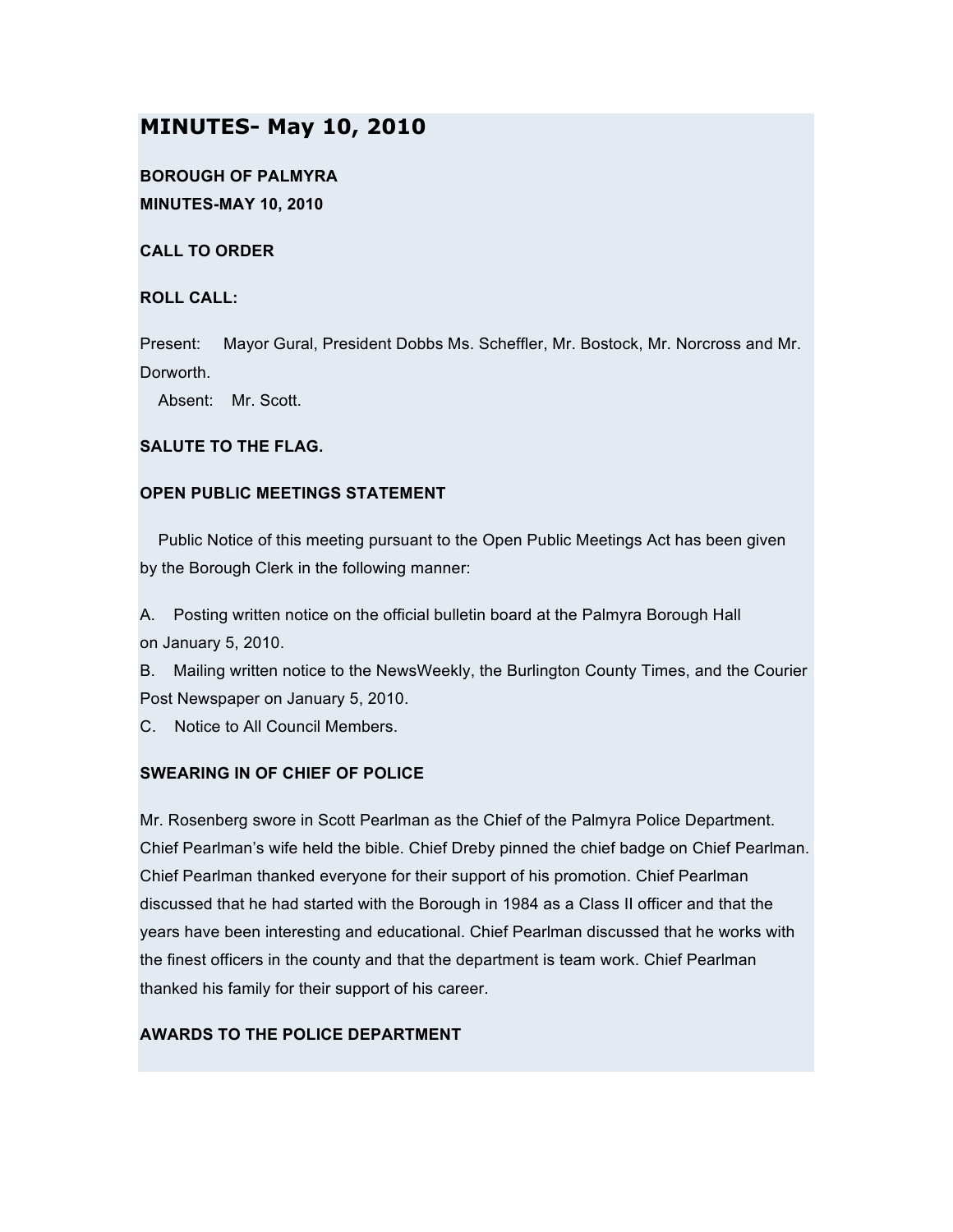Chief Pearlman explained that it is National Police Week and that it recognizes the officers who have gone over and above the line of duty. Chief Pearlman presented awards to:

Sgt. Osinski, Ptlm. Ludlow, Ptlm. Murphy, Det. Benedict, Chief Wallace (Cinnaminson) all received "Meritorious Service" award for capturing burglary suspects.

Mayor Gural and resident Karen Goldschmidt received certificates of "Appreciation" for help with the capturing of burglary suspects.

Sgt. Roberson received an "Exceptional Duty Award" for setting up the Christmas gift to the needy project with the high school.

Ptlm. Murphy received an "Honorable Service Award" for tracking suspects in the snow and capturing him leading to an arrest for stolen property from vehicles.

Ptlm. Murphy received an "Honorable Service Award" for the arrest of a suspect in a vehicle and recovering marijuana and a weapon.

Det. McGonigal received the "10 Year Service Award"

Lt. Redmond (Cherry Hill), Swat Commander received a certificate for their dedication in helping our team throughout the years.

Capt. Gural (Evesham) received a certificate for their assistance with providing K-9 assistance over the years.

Ptlm. Campbell (Evesham) received a certificate for the retirement of his partner Angus and all they have done for the Borough of Palmyra.

Resolution 2010-96, Resolution Recognizing Police Week for the Borough of Palmyra. Mr. Norcross made a motion to approve the resolution, Mr. Bostock second the motion. All members present voted in favor of the motion.

Mr. Bostock made a motion to open the meeting for public comment on the police department. Ms. Scheffler second the motion. All members present voted in favor of the motion.

Mr. Fratto-Business Alliance thanked the police department for their dedication and hard work. The Business Alliance members feel that they have the full support of the police department when they have events and also for protection.

Mr. Norcross made a motion to close the public comment, Mr. Bostock second the motion. All members present voted in favor of the motion.

## **DISCUSSION ON SCHOOL BUDGET**

Mr. Norcross and Mr. Bostock recuse theirselves from the discussion due to a conflict of interest. Dr. Perry, Superintendent of Palmyra school district informed council that Mrs.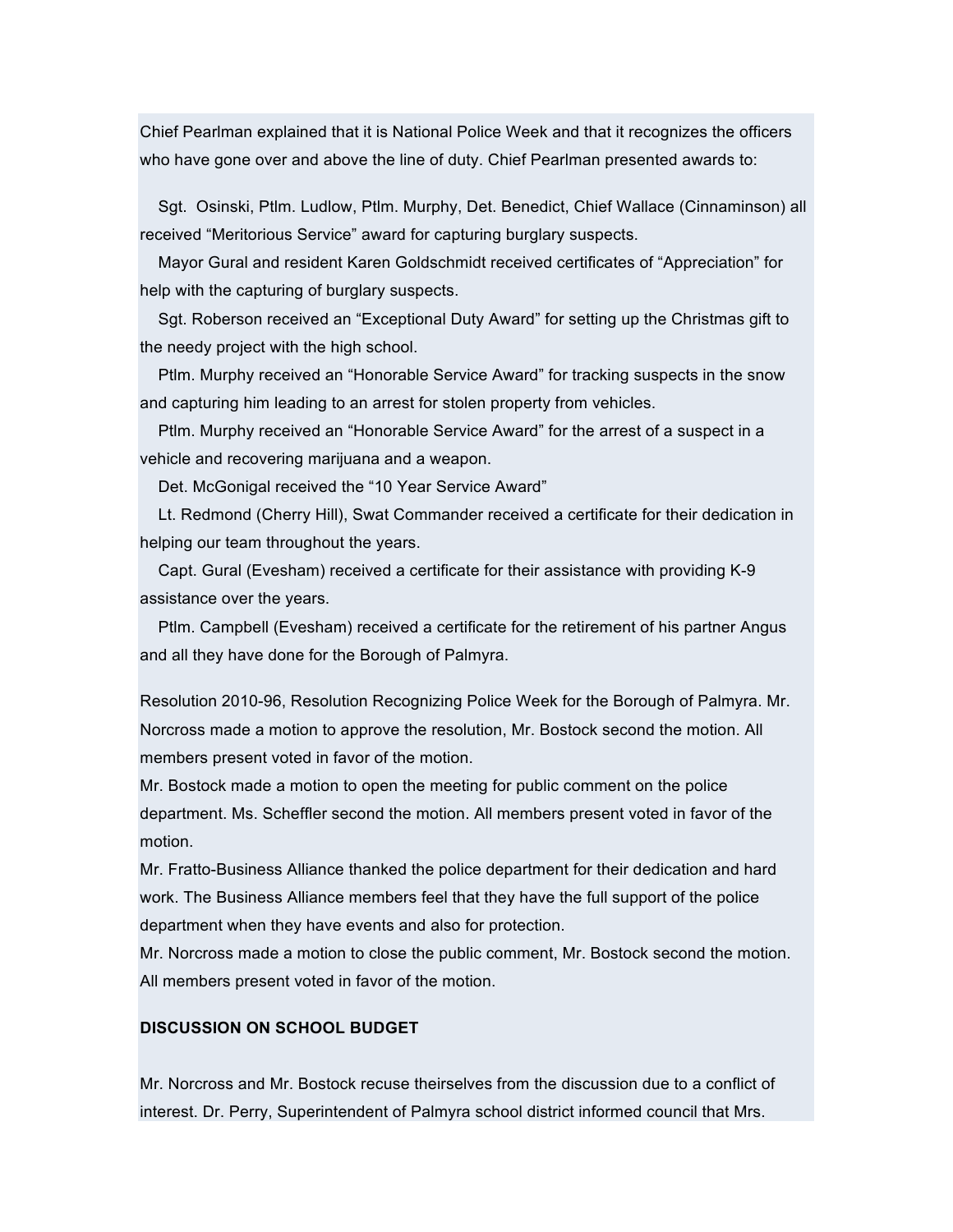Moore, business administrator, Mr. Stewart, auditor, Mr. Quigg and Mr. Ogozalek, school board members were present. Also Wendy \_------teachers union representative was present for the discussion. Mayor Gural discussed that on April 20th the school budget was defeated by the voters with a record turn out of voters. Mayor Gural explained that Ms. Scheffler, Mrs. Lewis and himself had met with members of the school board and Dr. Perry and Mrs. Moore to discuss the defeated budget and that it is not an easy process. Mayor Gural explained that the council has to consider the voters request, but also have to first consider the students and look for opportunities to save money. Dr. Perry discussed that he enjoyed working with council and that he understands there needs to be more budget cuts and still maintain the education system of the schools. Dr. Perry discussed that discussions have come a long way in a few days and that he appreciates everyone's time and effort. The teachers have stepped up to the plate as well as administration. Mayor Gural discussed that from a personal perspective the teachers were unfairly target versus other positions that were less crucial to the education of the students. Mayor Gural inquired from Mr. Rosenberg, solicitor if the council and members of the school board and Dr. Perry could go into executive session to discuss negotiations. The Board has tentatively reached an agreement that is not public knowledge yet and the other members of council need to be informed so that they can make a reasonable decision on the budget. Mr. Rosenberg explained that council should not go into executive session and that the negotiations between the board of education and the teachers is not part of council's executive business. Mayor Gural inquired if council would like to open the discussion to the general public. Ms. Scheffler made a motion to open the school budget discussion to the general public, President Dobbs second the motion. All members present voted in favor of the motion.

Mrs. Brett-New Jersey Avenue inquired if the council has the right to determine exact line item cuts? Mayor Gural explained that council can pass and accept the budget as is or can recommend cuts to the board with a dollar amount, can go through the budget line by line and find an amount to reduce, the board can accept the number and make cuts or appeal it. The school board does not have to cut the exact line items recommended by council, just the dollar amount. Mrs. Brett discussed that the taxpayers do not want to see their taxes raised, but that the children cannot survive without the teachers. The state report card on Palmyra shows that the school is top heavy under administration.

Mr. Bostock-Morgan Avenue discussed that in yesterdays Courier Post there was an article about the schools that were top heavy and that Camden listed 102 administrators making more than \$100,000, with Pemberton Township spent \$1,450 in administrator pay and benefits per student, Willingboro the ratio is 127.6 to 1 and in Lenape there are 61 administrators earning more than \$100,000. Cherry Hill has the second highest number at 74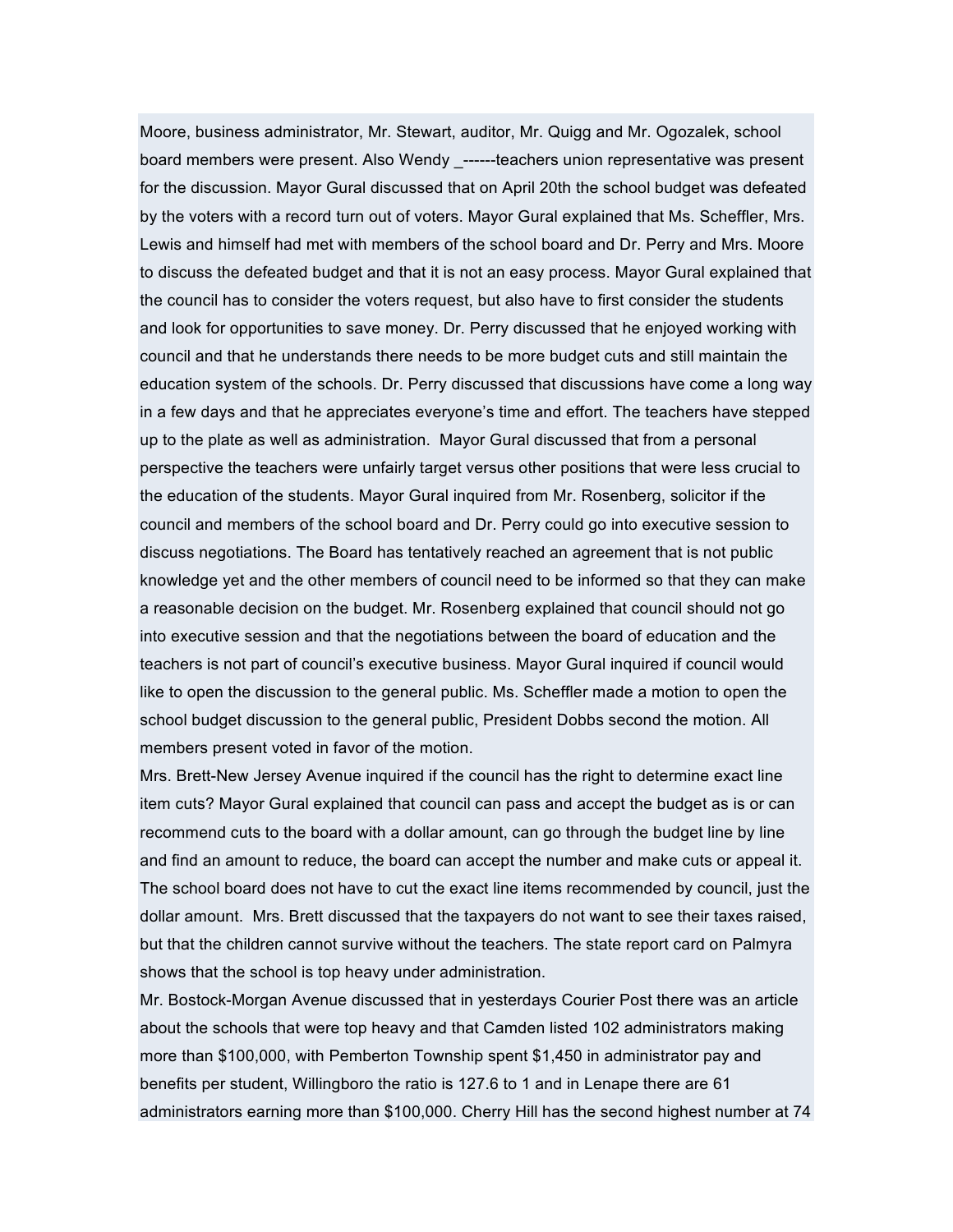making at least \$100,000. Dr. Perry had stated that there is one administrator at the Charles Street School and that most of the employees under administration are supervisors. Mrs. Robinson-Leconey Avenue discussed that at a school board meeting she was told there was only three people in administration and the line item for salary at the power point presentation was \$488,000. Dr. Perry explained that salary line item included other employees as well. Mrs. Robinson discussed that the voters needed all of the information to make an informed decision and that they were not given that information.

Mrs. Butler-Arch Street discussed that everyone is struggling to pay their taxes and that the school needs people to run it. The administrators are needed to keep things running and that the teachers cannot do the work of the administrators. Mrs. Butler discussed that its our town and our children and that people pay the school taxes for the children and that it is a struggle to keep kids educated. Mrs. Butler reminded everyone that the current students may be their financial advisor later in the world.

Mr. Ogozalek-school board member thanked the Mayor and Council and also the teachers for stepping up to the plate.

Ms. Troutman-Cleveland Avenue discussed that honesty in negotiation is truly appreciated and that it is a struggle.

Mrs. Brett-New Jersey Avenue discussed that it is a hard working town and that many companies are downsizing and are being pushed to do more with less. The support staff and administrations should be cut and that the students need to be taken care of first and then the teachers. Mrs. Brett inquired as to where the students will go after school if all of the clubs are cut. Mayor Gural explained that the students are a high priority and that council wants the students to do as well as possible and get a good education.

Mrs. Butler-Arch Street discussed that she was reading an article about using advertising at the sports fields to raise money for the sports by selling the spaces. Mrs. Butler discussed that one advertising space could bring back a club.

Mrs. Russell-Parry Avenue discussed that it is great to see everyone at the meeting and that she received the mailing on the school budget four days after the voting. Mrs. Russell commented on the extra curriculum activities being cut and that the clubs are needed on the college resumes and teach the students what they can do as individuals.

Mr. Bostock-Morgan Avenue inquired if the supervisors are in the teachers union or the administrators union.

Mrs. Beck-E. Charles Street discussed that she had come to the last meeting to hear about the councils recommendations to cut the school budget and understands that council just received new information and may need to go into executive session. Mayor Gural explained that council received the information about 30 minutes before the meeting. Mr. Rosenberg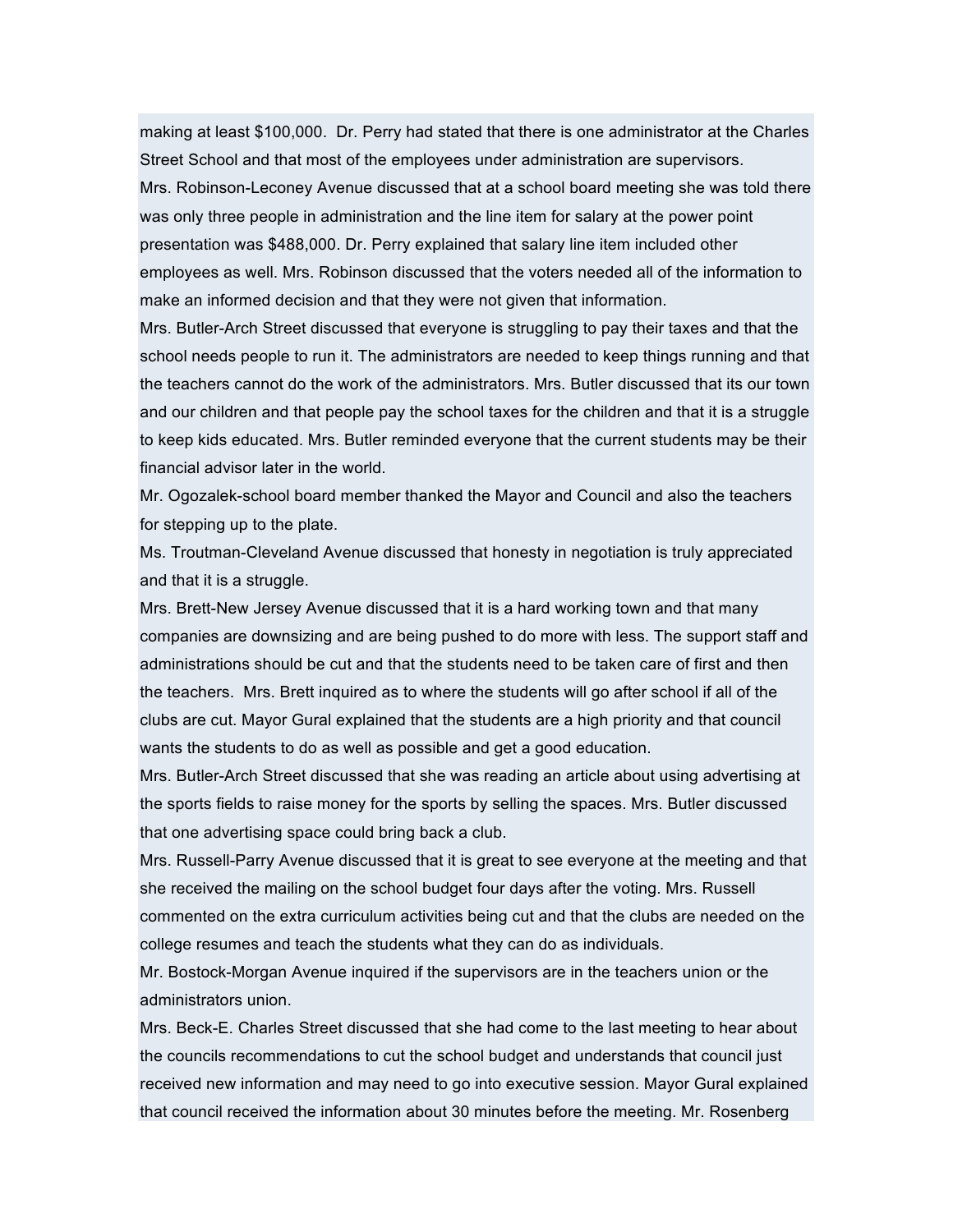explained that based on the confidential clause council can not go into close session. Mayor Gural explained the budget has to be amended by next week and the plan is to finish the budget tonight and go into close session. Mrs. Beck discussed that she had hoped to have an answer tonight. Mayor Gural explained that council cannot control the negotiations between outside parties of the council and that they have a responsibility to the taxpayers. Mayor Gural explained that things are changing between the teachers and the school board that can affect the budget, but he is not allowed to inform the public. Mr. Rosenberg recommends that all conversations on the school budget are discussed in public tonight and that the executive material is a matter for the school board meeting.

Mr. Ogozalek-school board member clarified that the school board and the teachers union are in the middle of negotiations that can not be given out to the public until approved. Mr. Ogozalek explained that a decision was reached late this afternoon and was given to the Mayor before the meeting. Mr. Rosenberg explained that the problem is that they made a tentative deal and that it cannot be certified by the 19th of May. Mayor Gural discussed that it would be easy to just give the board a number to cut, but that council refused to do that and want to be proactive by going line by line of the budget. Mayor Gural discussed that it is not fair to ask council for a vote tonight when the members do not have all of the information they need.

Ms. Collins-student representative inquired as to what happens if council does not make a decision by the 19th. Mr. Stewart explained that the county superintendent will get the budget to settle, the budget needs to be done so that the tax rate can be set by the county. Mrs. Beck-E. Charles Street discussed that she has been trying to follow the school budget and that kindergarten went to full days, but lost their aides. Mrs. Beck explained that the school board did not answer the questions of the parents at their meetings and that they need to share more information on the budget.

Mayor Gural discussed that it is an important decision and that a decision will not be made tonight. Mr. Ogozalek inquired if council could take a break and address council. Mr. Rosenberg explained that he understands that the Board of Education has a tentative deal and that council cannot take any action about the deal. Mr. Rosenberg explained that if a movement is going on that could affect the budget amount, then council cannot certify the budget tonight. Mayor Gural explained that the consensus of council is not to have an executive session at this time and that the borough has a meeting schedule for Sat. the 15th and at that time the school budget will be discussed and acted upon.

Mrs. Brett-New Jersey Avenue inquired if council was tabling the budget discussion on the school for tonight and that after the meeting on Saturday, she understands that the budget returns to the board and then goes to the state. Mayor Gural explained that the school board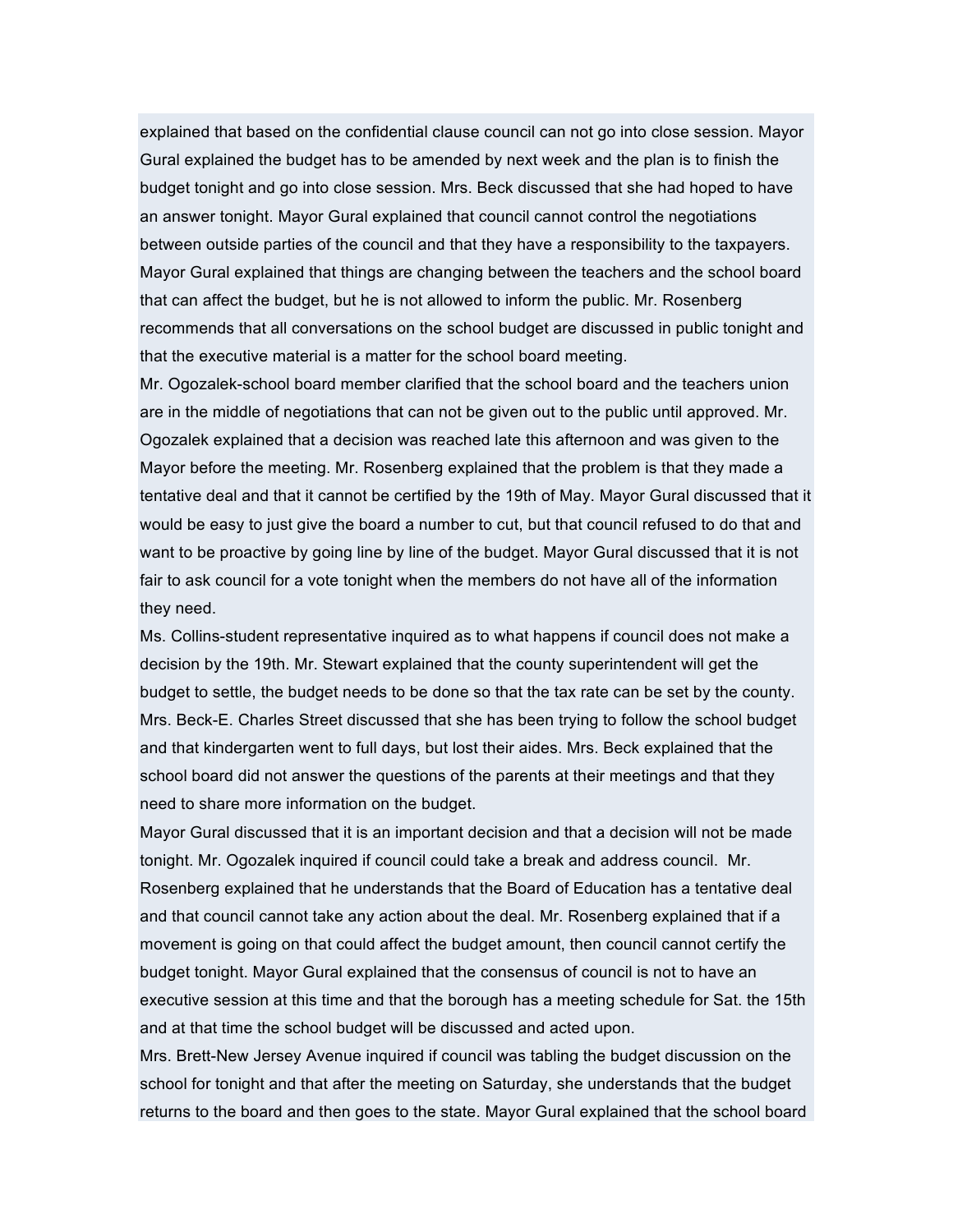can accept council recommendations or just use the amount of the deductions.

Ms. Scheffler made a motion to close the public comment on the school budget, President Dobbs second the motion. All members present voted in favor of the motion.

Ms. Scheffler explained that she is uncomfortable making a decision if a deal is pending and that she needs the outcome of the deal to make an inform decision. Mr. Ogozalek explained that the board is in a tight spot with the negotiations with not knowing where the council stands and that it is hard to negotiate a deal. Ms. Scheffler discussed that she is concerned that council is being used as leverage in the negotiations. Mayor Gural discussed that council is not making a decision tonight and will discuss the issue on Saturday the 15th. Ms. Collins-student representative discussed that she is not happy with the budget and does not want to see the clubs lost. Leadership qualities that are obtained by the clubs are beneficial on college resumes and the work environment. The upcoming students will lose the position on the college resumes of a well round student and that it is not fair to the students who have worked so hard to build the clubs.

Mr. Schwering-student representative for next year explained that he has spent his entire life in Palmyra and that his parents own their store and are involved in all of the activities in Palmyra. Mr. Schwering explained that there are only three clubs left for next year and that he will not have any activities to participate in. Mr. Schwering explained that it is unfair to the student who does not participate in sports to take away the clubs.

Mr. Dorworth inquired if the Board of Education members and the school administration staff will be at the meeting on Saturday to answer questions that council may have. Mayor Gural inquired if members of the board will be available. Mr. Ogozalek explained that the board will be present as well as Dr. Perry and Mrs. Moore.

#### **APPROVAL OF THE MINUTES**

Mr. Dorworth made a motion to approve the minutes from May 3, 2010, Ms. Scheffler second the motion. At the call of the roll, the vote was:

AYES: Ms. Scheffler, Mr. Bostock, Mr. Dorworth and Mr. Norcross. NAYES: None. ABSTAIN: President Dobbs.

A. Ordinance 2010-1, Ordinance To Exceed The Municipal Budget Appropriation Limits And To Establish A CAP Bank. (public hearing ). Mr. Norcross made a motion to open the public hearing on the ordinance, Ms. Scheffler second the motion. All members present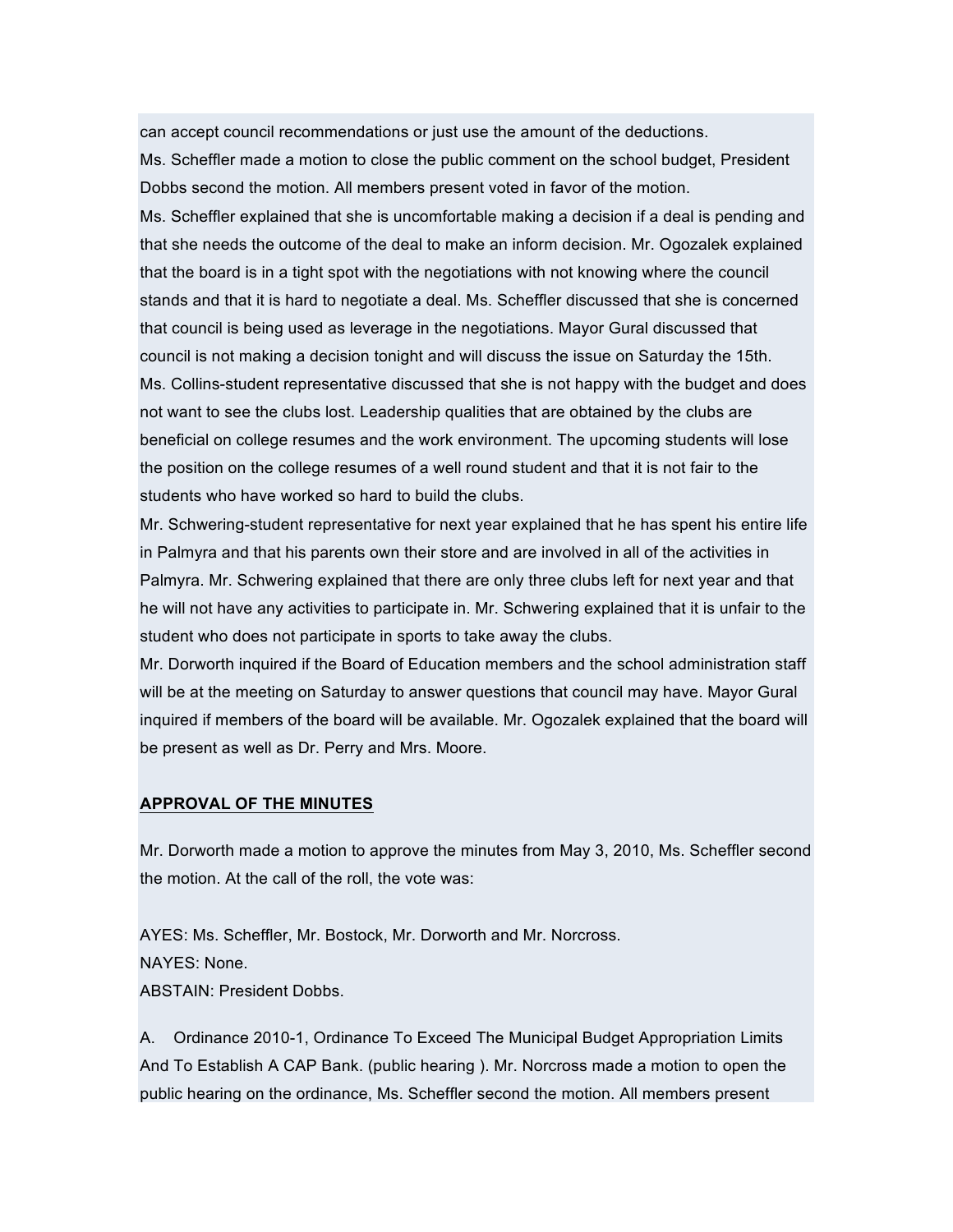voted in favor of the motion. No one from the public wishing to be heard, Ms. Scheffler made a motion to close the public portion, Mr. Dorworth second the motion. All members voted in favor of the motion. Mr. Bostock made a motion to adopt the ordinance on second and final reading, Mr. Dorworth second the motion. At the call of the roll, the vote was:

AYES: President Dobbs, Ms. Scheffler, Mr. Bostock, Mr. Dorworth and Mr. Norcross. NAYES: None. The ordinance will take after publication according to law.

B. Ordinance 2010-2, An Ordinance Amending Chapter 95 of the Borough Codeconstruction fees. (public hearing). Mrs. Kilmer explained that this ordinance would bring in line the increase of fees to the state fees. Mr. Norcross made a motion to open the public hearing on the ordinance, Mr. Dorworth second the motion. All members present voted in favor of the motion.

Resident-Garfield Avenue inquired as to what fees were being raised? Mrs. Kilmer explained that out of 20 fees only 15 were being raised for about 5 dollars or less.

Mr. Dorworth made a motion to close the public portion, Ms. Scheffler second the motion. All members voted in favor of the motion. Mr. Bostock made a motion to adopt the ordinance on second and final reading, Mr. Norcross second the motion. At the call of the roll, the vote was:

AYES: President Dobbs, Ms. Scheffler, Mr. Bostock, Mr. Dorworth and Mr. Norcross. NAYES: None. The ordinance will take after publication according to law.

## **ORDINANCES ON FIRST READING**

A. Ordinance 2010-3, Ordinance Amending The Program For The Recycling of Designated Recyclable Materials and Modifying For Violations Thereof. (public hearing on June 14th). Mr. Bostock made a motion to adopt the ordinance on first reading, Mr. Norcross second the motion. At the call of the roll, the vote was:

AYES: President Dobbs, Ms. Scheffler, Mr. Bostock, Mr. Dorworth and Mr. Norcross. NAYES: None. The ordinance will be heard on second and final reading on June 14th.

B. Ordinance 2010-4, Ordinance Amending The Land Development Ordinances Pertaining To The Design Of Containment Areas For Designated Recyclable Materials On Residential Sites.(public hearing on June 14th). Mr. Norcross made a motion to adopt the ordinance on first reading, President Dobbs second the motion. At the call of the roll, the vote was: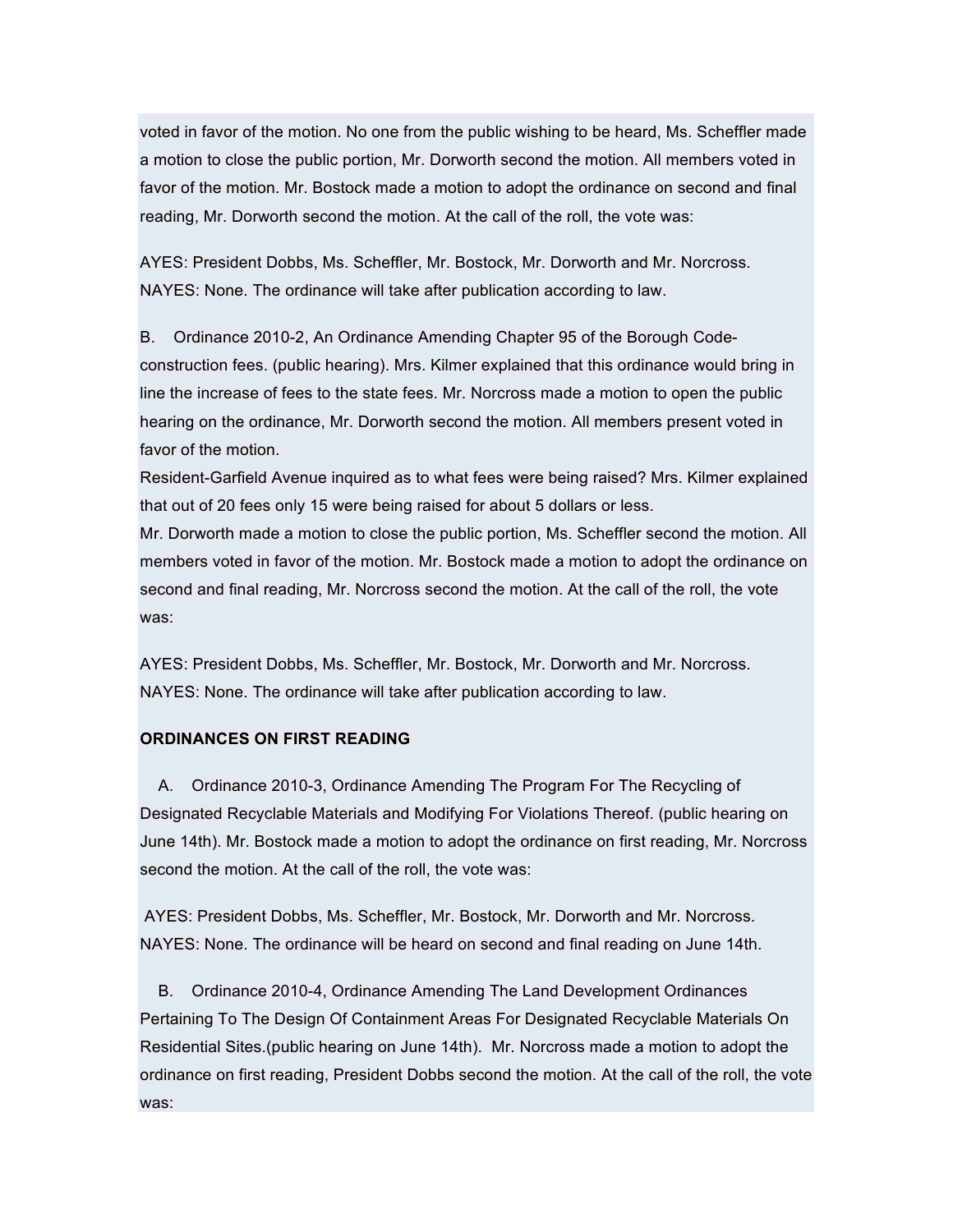AYES: President Dobbs, Ms. Scheffler, Mr. Bostock, Mr. Dorworth and Mr. Norcross. NAYES: None. The ordinance will be heard on second and final reading on June 14th.

C. Ordinances 2010-5, Ordinance Of the Borough Code To Provide For The Regulation Of Garage Sales. (public hearing on June 14th). Mr. Rosenberg explained that this ordinance was written for a base language to regulate yard sales, it includes the move out provisions as requested. Mr. Norcross made a motion to adopt the ordinance on first reading, Mr. Dorworth second the motion. At the call of the roll, the vote was:

AYES: President Dobbs, Ms. Scheffler, Mr. Bostock, Mr. Dorworth and Mr. Norcross. NAYES: None. The ordinance will be heard on second and final reading on June 14th.

#### **OLD BUSINESS**

A. Resolution 2010-87, Resolution Appointing Seasonal Employees To Work The Concession Stand and Restrooms At Legion Field For The 2010 Season. Mr. Norcross made a motion to approve the resolution, Ms. Scheffler second the motion. At the call of the roll, the vote was:

AYES: President Dobbs, Ms. Scheffler, Mr. Bostock, Mr. Norcross and Mr. Dorworth. NAYES: None.

#### **NEW BUSINESS**

A. Resolution 2010-89, Resolution Emergency Temporary Appropriation For 2010. Ms. Scheffler made a motion to approve the resolution, President Dobbs second the motion. At the call of the roll, the vote was:

AYES: President Dobbs, Ms. Scheffler, Mr. Bostock, Mr. Norcross and Mr. Dorworth. NAYES: None.

B. Resolution 2010-90, Resolution Authorizing Waiver of Health Care and Buy-Out Options. Mr. Rosenberg explained that this is for employees who do not accept the health care benefits from the Borough. The amount that they would receive each year is \$1200.00. Mr. Bostock made a motion to approve the resolution, Ms. Scheffler second the motion. At the call of the roll, the vote was: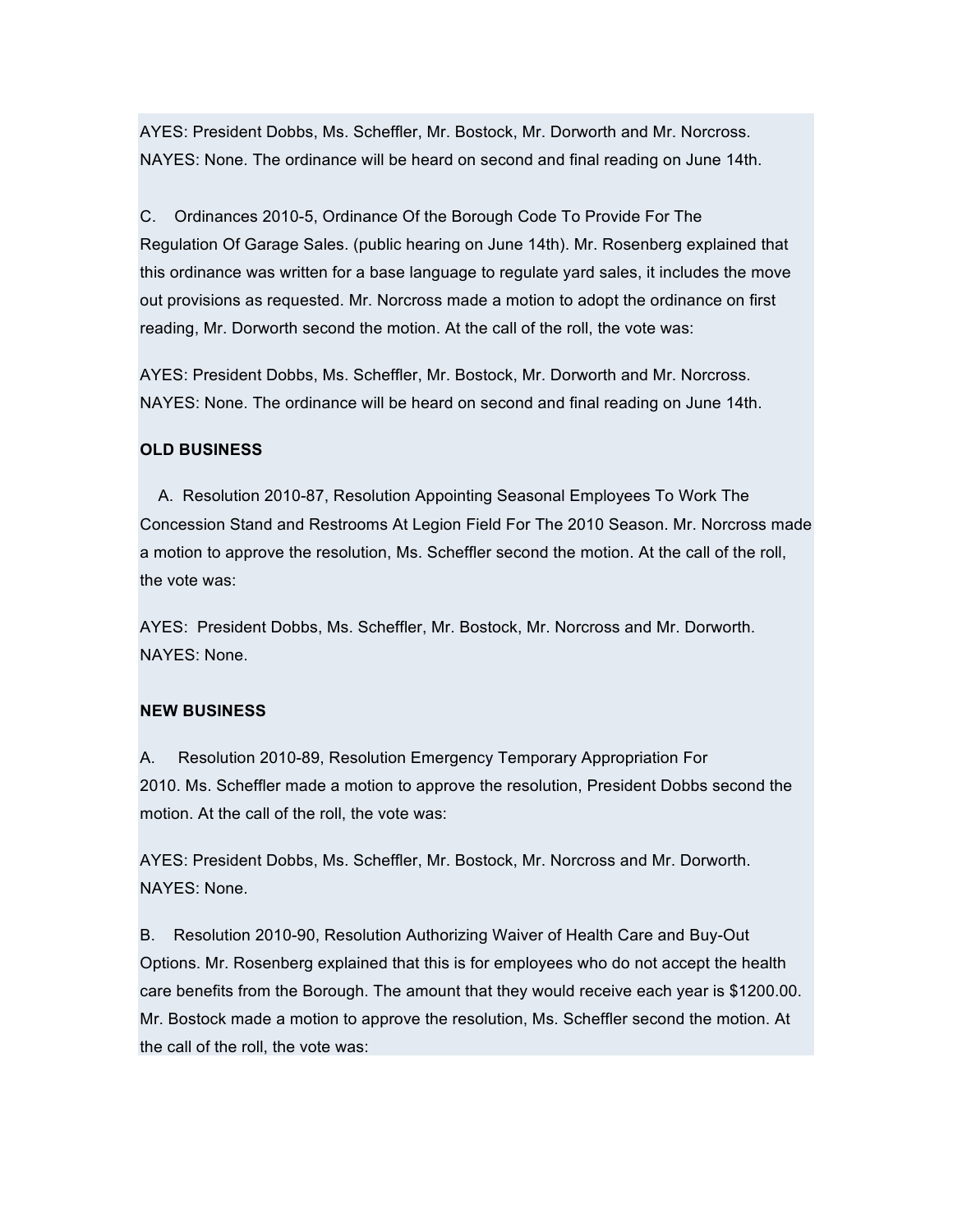AYES: President Dobbs, Ms. Scheffler, Mr. Bostock, Mr. Norcross and Mr. Dorworth. NAYES: None.

C. Resolution 2010-91, Resolution Accepting A Certified List From

Palmyra Boroughs Participating Volunteer Fire Company For Eligibility In Length of Service Awards Program) LOSAP) for the Year 2010. Mayor Gural explained that the Borough would like to include the EMS also, but have not received cooperation from other municipalities involved. Mr. Dorworth informed council that there are 50 firemen on the rolls currently. Mr. Bostock made a motion to approve the resolution, President Dobbs second the motion. At the call of the roll, the vote was:

AYES: President Dobbs, Ms. Scheffler, Mr. Bostock, Mr. Norcross.

NAYES: None.

ABSTAIN: Mr. Dorworth.

D. Resolution 2010-92, Resolution Authorizing Payment Of Bills. Ms. Scheffler made a motion

to approve the resolution, President Dobbs second the motion. At the call of the roll, the vote was:

AYES: President Dobbs, Ms. Scheffler, Mr. Bostock, Mr. Norcross and Mr. Dorworth. NAYES: None.

E. Resolution 2010-93, Resolution Refunding Homeowners Rebate. President Dobbs made a

motion to approve the resolution, Ms. Scheffler second the motion. At the call of the roll, the vote was:

AYES: President Dobbs, Ms. Scheffler, Mr. Bostock, Mr. Norcross and Mr. Dorworth. NAYES: None.

F. Resolution 2010-94, Resolution Approving A Settlement Between The Borough Of Palmyra

And Nancy (Elaine) Morris Regarding Penalties Imposed Under The Penalty Enforcement Law Of 1999 and For Costs Incurred By The Borough For Compliance With The Relocation Assistance Law Of 1967 and The Relocation Assistance Act Of 1971. Mr. Rosenberg requested holding this resolution until he has receives all of the required paperwork.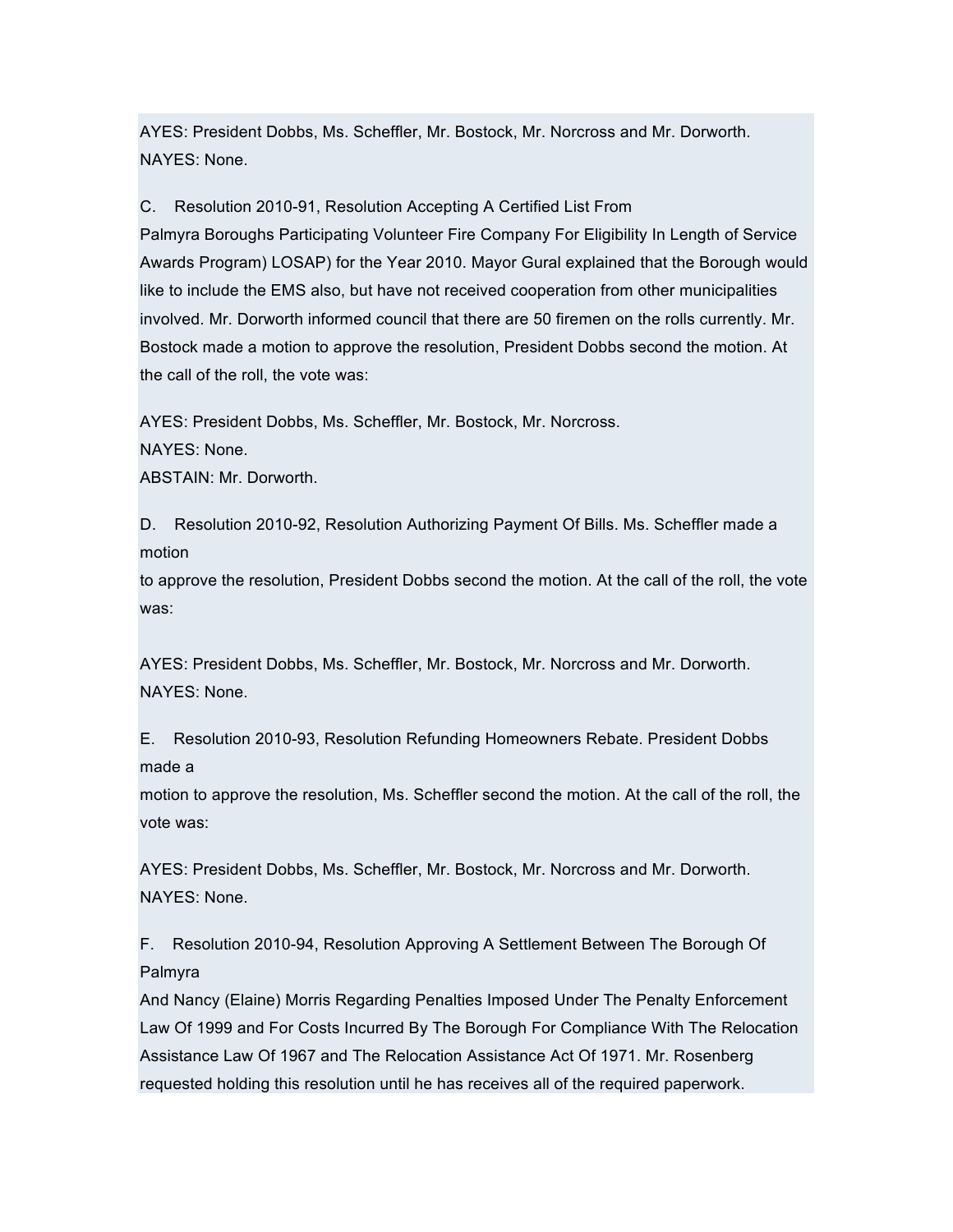G. Resolution 2010-95, Resolution Appointing Fund Commissioner. Council tabled this until

### June 7th meeting

H. Approval for Legion Field- Palmyra Softball-car wash-June 5th. Ms. Scheffler made a motion to approve the application, President Dobbs second the motion. All members present voted in favor of the motion.

I. Green Areas-Mayor Gural explained that the Borough had received funding from Green Areas in the form of a grant and a loan. The funding was for the properties at Broad and Race and Broad and Market to purchase them. At the time the grant was awarded to the Borough the owners did not want to sell the property. Mayor Gural inquired if council would like to pursue the loan and grant at this time. The state is requiring an answer in the next few weeks. Mr. Rosenberg informed council that the property would have to be appraised and an ordinance done before council could purchase it. Mr. Norcross discussed not accepting the grant and that there is no funding for the loan at this time. Mr. Norcross made a motion to reject the grant and loan, Ms. Scheffler second the motion. All members present voted in favor of the motion.

#### **COMMITTEE REPORTS**

Ms. Scheffler reported that information is available on the website and that the shade tree form is on the website to report problems with trees. The budget meeting is Saturday, the 15th at 8:30am. The shade tree commission discussed the sidewalk ordinance and set up a sub-committee to review the ordinance.

Mr. Norcross discussed that council had taken a tour of the community center last week and that it is an amazing building for the students and seniors to enjoy. The grand opening should be in August. The cameras are due to be installed at Legion Field. Mr. Norcross announced that the Memorial Day services will be at 10am on May 31st. the 7th and 8th graders will be writing essays and there will be prizes for the top essays.

Mr. Bostock discussed that alot is happening with 2 Memorial Avenue with the construction department and code enforcement. The Judge has upheld all violations and fines for 2 Memorial Avenue. There were 36 UCC inspections done and also swimming pools are being address.

Mr. McCleary reported that public works has been picking up brush as a result of the recent storms and cutting grass. The dog clinic is on the 15th at 1pm.

Mr. Lavenberg informed council that the sewer commission did not meet last month, the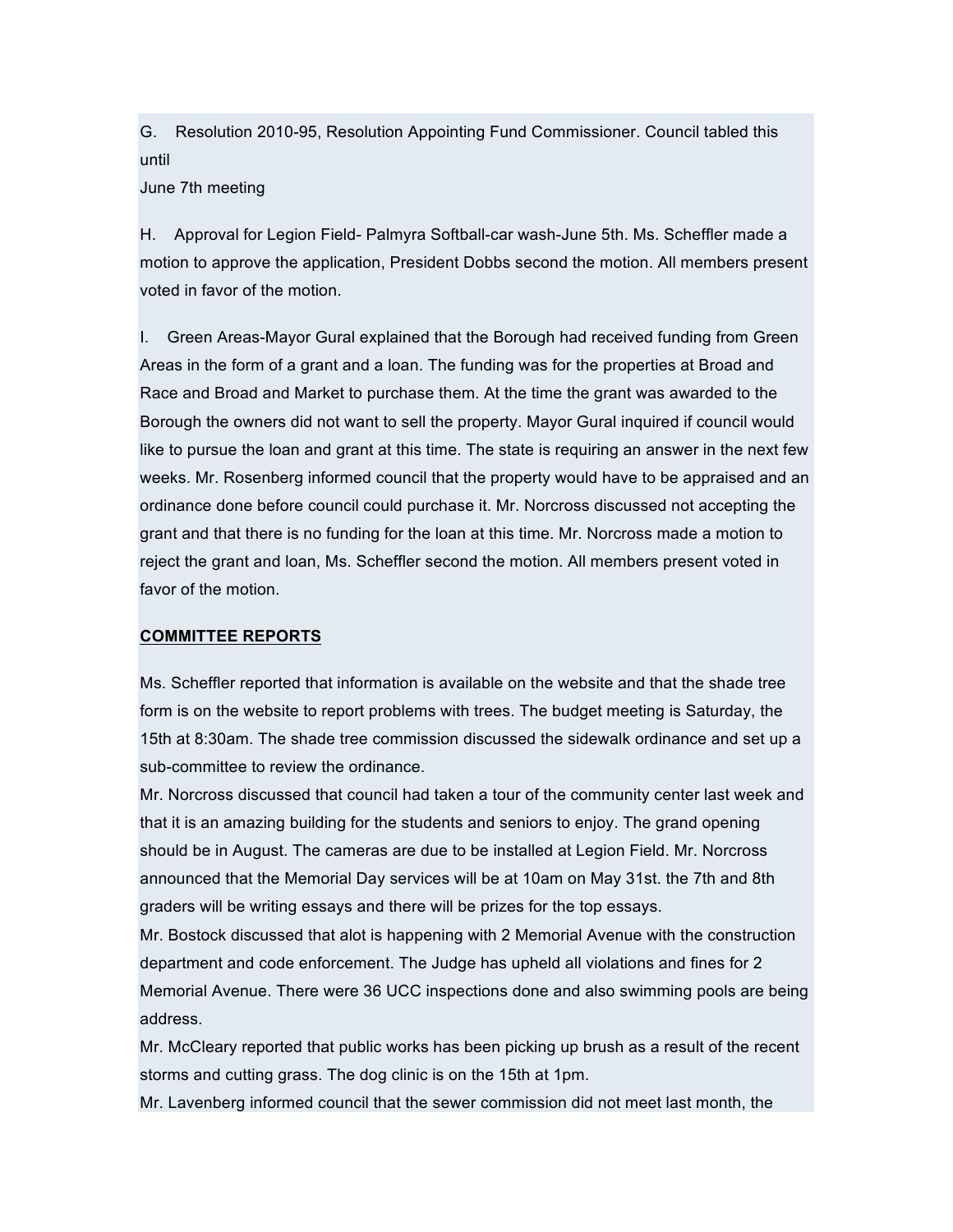buildings at the plant are being painted and also the front fence is being replaced. President Dobbs reported that the seniors are going to Ellis Island and that the Municipal Alliance helps put materials together with post prom activities. Mrs. Meyers is working on the summer recreational camp. President Dobbs thanked everyone who helped with the senior consortium on April 17th and that last week packages were sent out to college students. There are 2 rehabs under way in the NPP program and more in process. The state has cut NPP out of the budget for now, so no new additional funds will be available. Mrs. Meyers informed council that on May 1st-8 children from Palmyra graduated from the police academy for children in Westampton.

Mayor Gural announced that Ms. Scheffler had passed the Law Bar. The police negations will be starting sometime in June.

Ms. Collins reported that the Prom was on Friday and that everyone had a good at the post prom event and she would like tank the Municipal Alliance committee. June 14th will be her last meeting with the council.

Mr. Dorworth inquired if the council has received the information from the EMS squad for the budget meeting on Saturday concerning the gasoline. Mr. Bostock discussed the need to find out what percentage of calls are being made in Palmyra and the cost of the gas. Mr. Dorworth explained that he would like to know if Palmyra is paying for all of the gas for the calls to the surrounding towns. Mayor Gural discussed that council agreed to pay the gas only for Palmyra calls.

Mr. Rosenberg discussed the vendor's tax that has been discussed and that the sales tax is strictly for the state. There could be a violation to charge the vendors over at the flea market a fee. Mr. Norcross explained that it is not a vendor license, he is talking about a business registration or mercantile licenses. Mr. Rosenberg explained that he will have to review the settlement with National

Amusements before council can move forward.

#### **PUBLIC COMMENTS**

Mr. Bostock made a motion to open the public portion, Mr. Bostock second the motion. All members present voted in favor of the motion.

Mr. Gennello-Cleveland Avenue discussed the notice that he received for Hill Street and that council was reverting it back to the owners. Mayor Gural explained that Hill Street is an official street of the Borough, but that it is unique and that council would like to deed it over to the adjacent homeowners. There would have to be an agreement for a cross easement and also everyone who own the property would have to give access to it for the other owners.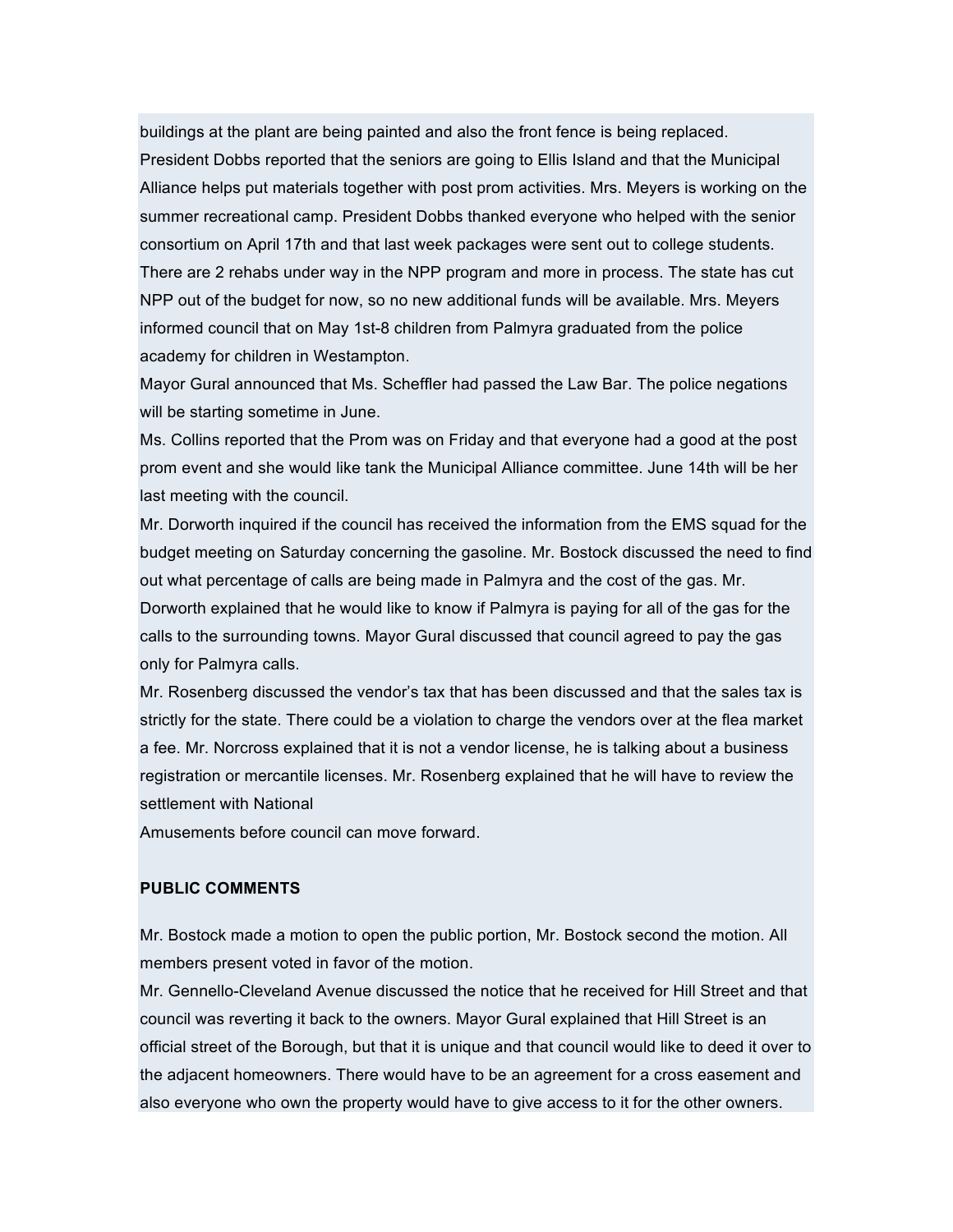Mayor Gural explained that the letters were sent out to the property owners for their input. Mr. Gennello discussed that his concern is that they can not use the property or fence it in but they will be taxed on the property. Mayor Gural explained that it will be included as part of the property on their deed with restrictions and that the Borough could require the street to be free of code violations, regarding curbing, parking of vehicles and new sidewalks. Mrs. Kilmer explained that there are also code issues with fire and emergency vehicles not being able to access the street now. Mayor Gural explained that the street has no value to the Borough and that the majority of the residents cannot use the street, it does not make sense to use all of the taxpayers funds to fix a street that they cannot use. Mr. Gennello discussed that most of the street is dirt. Mayor Gural discussed that if the resident acquire the street they could pave it with the agreement of all of the owners.

Resident-Hill Street discussed that she is opposed to taking over a section of property, she is proud to live on Cleveland and did not purchase additional property on Hill Street. She does not want more property to maintain or added to her tax bill.

Mrs. Gennello-Cleveland Avenue discussed that the street is bad and not plowed when the snow storm came. She does not understand why the Borough cannot fix the street. There are three trees that need to be trimmed back and that she does not want it added to her taxes. Mr. Gennello inquired as to whom decisions it was whether the Borough keeps the streets or deeds it to the owners. Mayor Gural explained that it is a council decision and that it is a dirt road and used by private homeowners for their own use. Mayor Gural explained that he appreciates the neighbors concerns and that everyone on the street connected to the property will be notified if council makes a decision and be able to address council at that time. Mr. Gennello discussed that resident's use the road to gain access to Melrose and that the Palmyra public works truck uses the street. Mr. Bostock discussed that if the road was paved and the owners had to put in driveways and curbs for their garages according to the ordinance it would be expensive and far out way the cost of a tax increase.

Resident-Hill Street inquired what would happen if residents want the Borough to do nothing with the street and just leave it as is. Mayor Gural explained that the residents cannot have it both ways. Mr. Norcross discussed that the street is too narrow to be listed as a street and needs to be widen.

Mr. Gennello inquired if there is an enforcement issue on the street. Mayor Gural explained Mrs. Kilmer is instructed to enforce all codes by the Borough and that council does not interfere.

Mrs. Brett-New Jersey Avenue inquired about the ordinance on seasonal employees and that she is concerned about the trash at Legion Field. The train riders are coming off and playing on the soccer field and there is not enough room for residents. Also there needs to